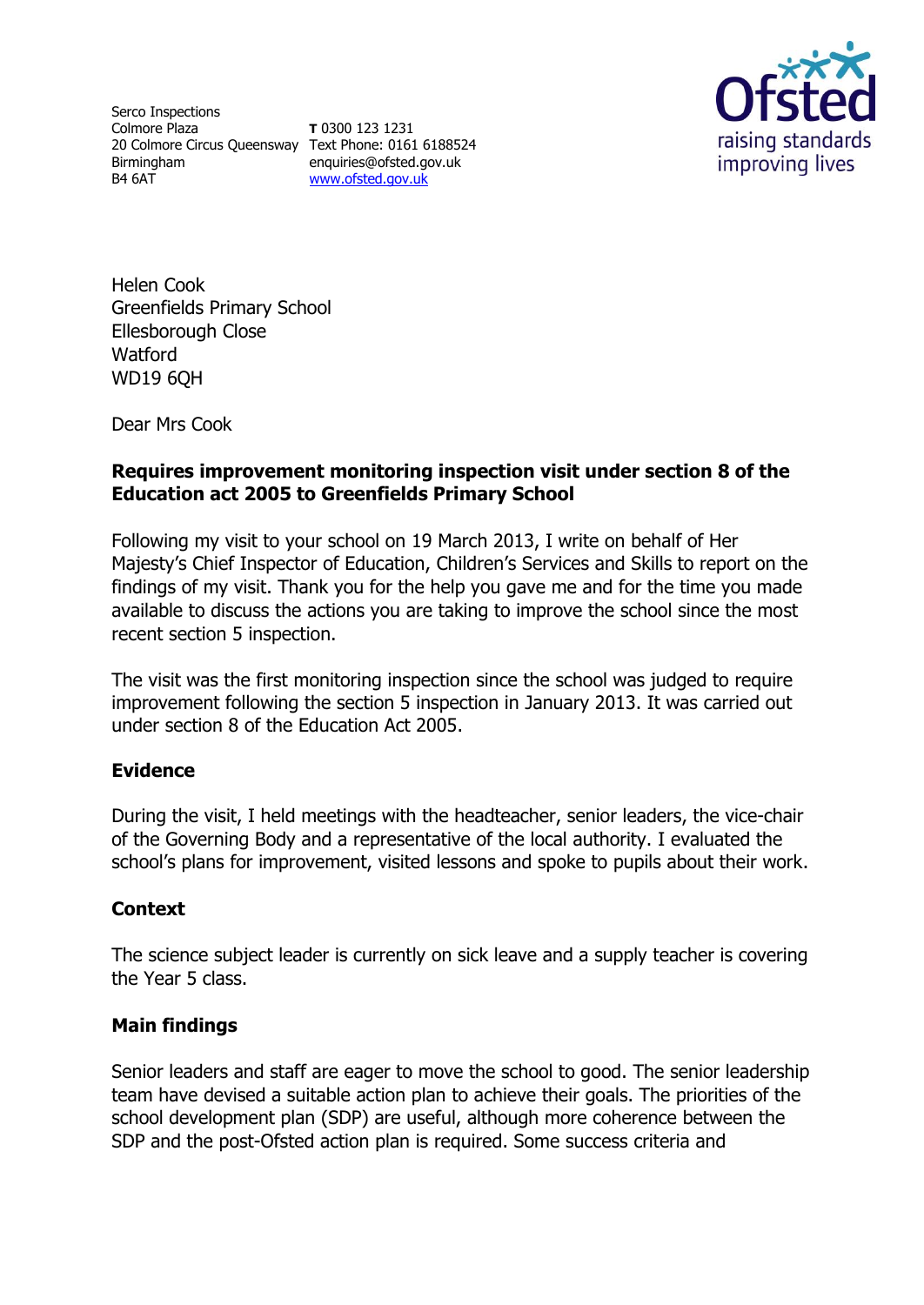

completion dates are too vague. In addition, not all subject leaders have clearly defined targets for linking pupils' progress to improving the quality of teaching.

The quality of teaching is starting to improve. Teachers now make it clear to pupils what they need to learn by the end of the lesson. This is already improving pupils' progress. However, the temporary staffing arrangements in Year 5 are slowing pupils' progress in this year group.

The local authority has set challenging achievement targets for the proportion of pupils who should make better than expected progress. Teachers are receiving training from local authority improvement advisers and external consultants to help them set work with a greater level of difficulty for pupils who are more able, though the impact of this is not yet evident. The data available in the Early Years Foundation Stage and Key Stage 1 are not sufficiently analysed by teachers to plan pupils' work on entry to Key Stage 2.

Arrangements for managing teachers' performance are suitable. The recent external review of governance has raised governors' awareness of their responsibilities in monitoring the school's work. The local authority has planned a good range of training sessions for the full governing body.

Senior leaders and governors have begun to take effective action to tackle the areas requiring improvement identified at the recent section 5 inspection. Following the visit to the school, HMI recommends that further action is taken to:

- bring coherence to planning to focus on what matters most and clarify the impact and time-lines of agreed action
- consolidate the role of subject leaders to improve the leadership of teaching and learning across subjects and years, particularly in science and in the foundation subjects
- strengthen the analysis of data in the Early Years Foundation Stage and Key Stage 1 to make better prediction and raise teachers' expectation as pupils enter Key Stage 2.

Ofsted will continue to monitor the school until its next section 5 inspection.

# **External support**

The local authority has supported the school well in several key areas. It assisted the school in devising a suitable action plan and undertook a full review of the governing body's effectiveness. The Hertfordshire Improvement Partner (HIP) for the school provides critical advice on what the school needs to do next. The local authority is engaging the school in the 'Closing the Achievement Gap' project funded through the National College for School Leadership.